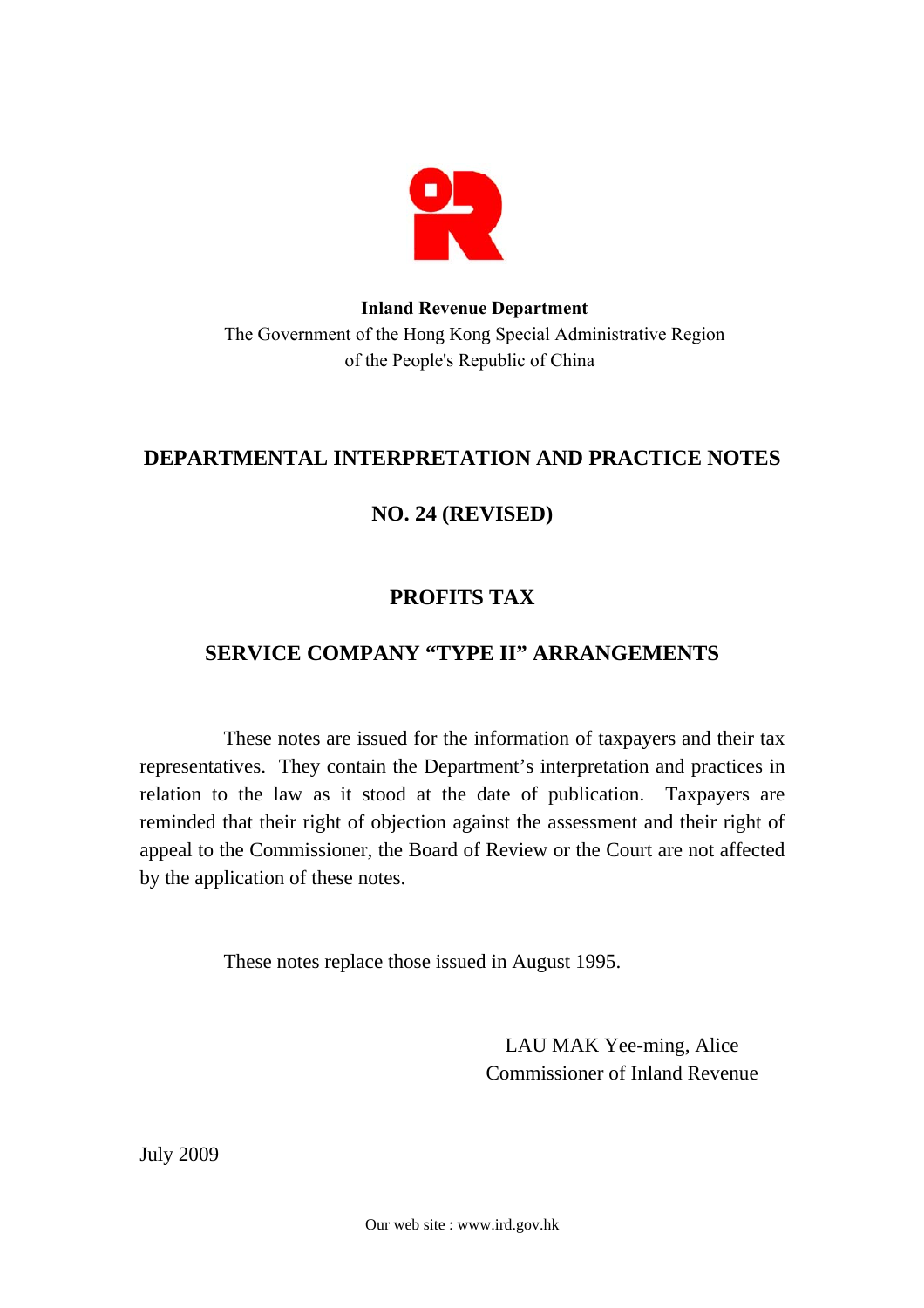## **DEPARTMENTAL INTERPRETATION AND PRACTICE NOTES**

## **No. 24 (REVISED)**

# **CONTENT**

| <b>Introduction</b>            | Paragraph<br>1 |
|--------------------------------|----------------|
| <b>Type II arrangements</b>    | 4              |
| <b>Legal principles</b>        | 6              |
| <b>Acceptable arrangements</b> | 14             |
| Arm's length basis             | 15             |
| <b>Qualifying services</b>     | 17             |
| Deduction allowable            | 22             |
| Returns and accounting         | 28             |
| <b>Application</b>             | 29             |

**Annex A**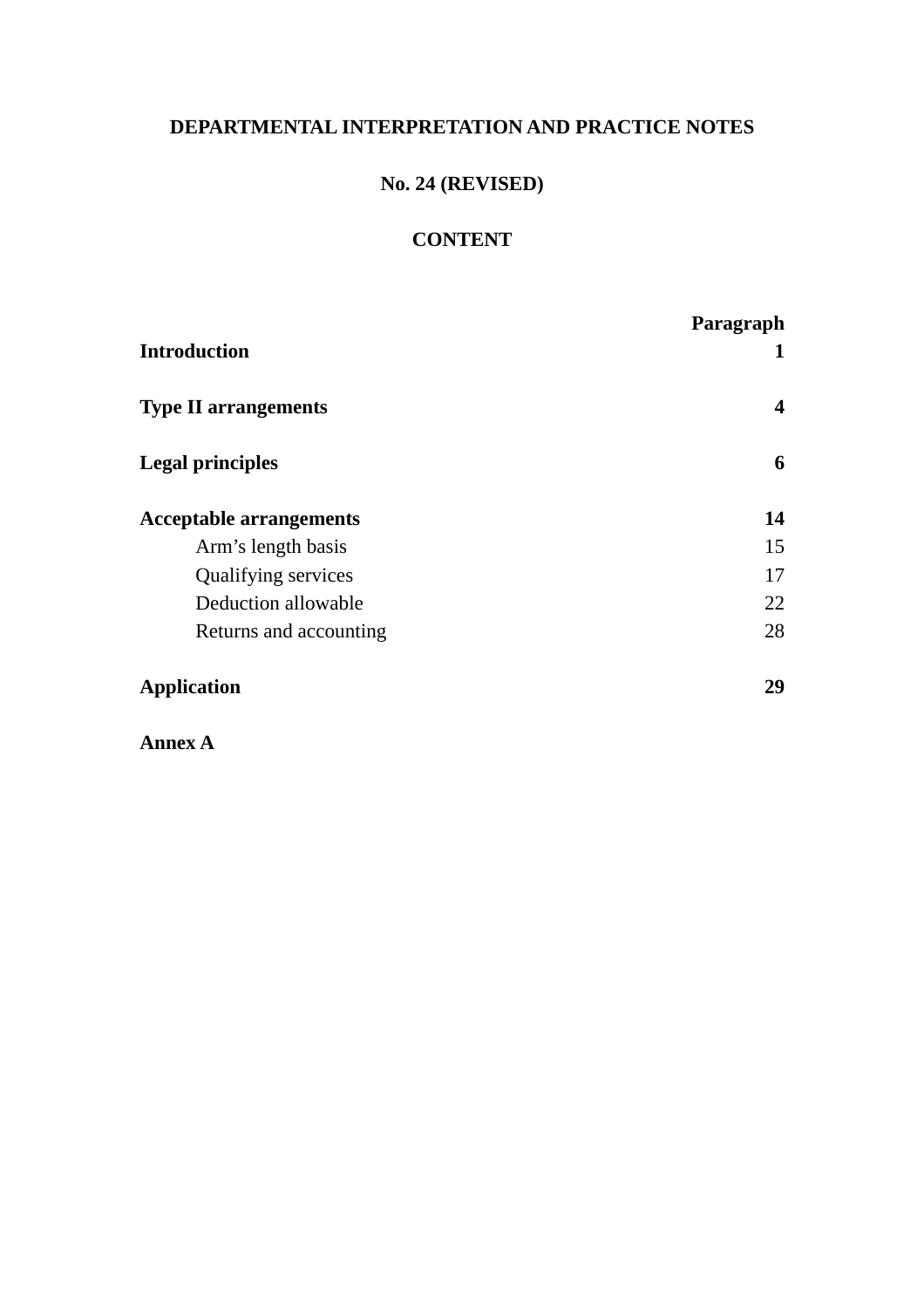### **INTRODUCTION**

The Financial Secretary announced in his 1994-95 Budget Speech that the Administration proposed to take steps to deal with the tax avoidance aspects of certain "service company arrangements". Two types of arrangements were identified as causing particular concern. The first (Type I cases) amount to disguised employment arrangements where the remuneration for services rendered by a person under employment-like conditions is paid not as salary to that person, but as a consultancy fee to a service company he controls. The second (Type II cases) typically involve deductions being claimed by an unincorporated business for payments, often described as management fees, which are made to a company or a trust (service company) controlled by the proprietor or partners of the business.

2. Following the announcement, consultations were held with a number of practitioners and professional groups with a view to ascertaining the most appropriate way to address the areas of concern. Having considered the advice received, the Administration introduced section 9A to the Inland Revenue Ordinance ("the Ordinance") to curb Type I arrangements. Departmental Interpretation and Practice Notes No. 25 discuss the application of the relevant provisions which were introduced following the enactment of the Inland Revenue (Amendment) (No. 2) Ordinance 1995.

 instance legislation would not be required. Rather, the Department should 3. With regard to Type II arrangements, it was decided that in the first seek to discourage abuse by both explaining in a Practice Note the circumstances under which service company claims will be challenged by placing greater reliance on the general anti-avoidance provisions of the Ordinance. Accordingly, the purpose of this Practice Note is to set out the Department's position in relation to the application of the present terms of the law to Type II arrangements.

### **TYPE II ARRANGEMENTS**

4. As indicated at the beginning of this Practice Note, a Type II arrangement usually involves an agreement (service company agreement) under which management fees are paid by a firm to a service company directly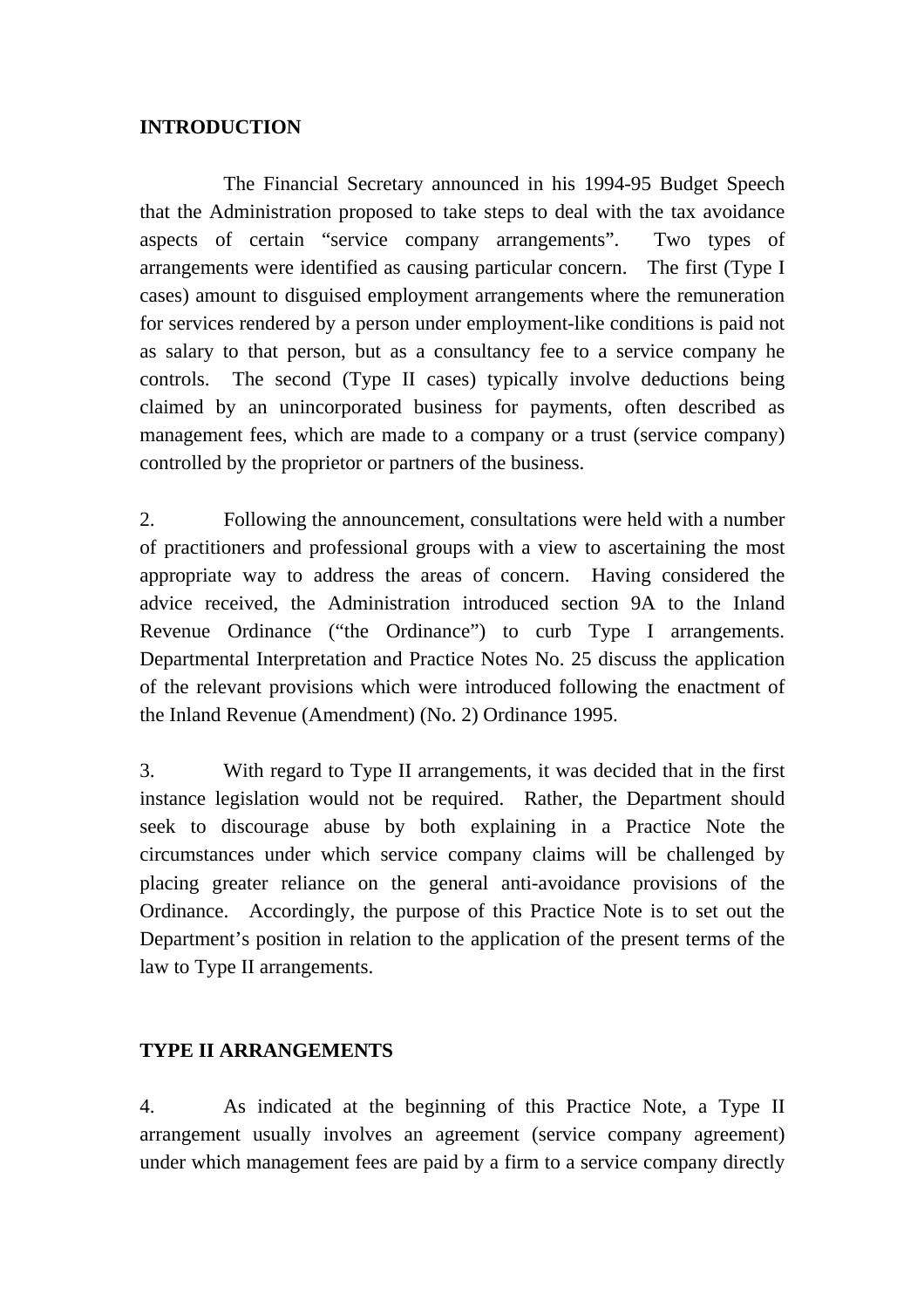or indirectly controlled by the proprietor or partners of the firm. As consideration for the fees paid, the agreement generally provides for the service company to supply certain operating requirements to the firm.

5. It has become apparent to the Department that many arrangements of this kind are directed at reducing the overall incidence of tax. If the amount paid to the service company is allowed as a deduction and exceeds the cost that would have been incurred if it had directly obtained the requirements in question, the assessable profits of the firm will be reduced. The service company in turn will normally seek to avoid or minimise exposure to tax on the excess payment by claiming deductions for tax efficient remuneration provided to connected parties (e.g. the proprietor or partners of the firm or their relatives) as employees or directors of the service company.

### **LEGAL PRINCIPLES**

6. It has been accepted in other tax jurisdictions that where a commercially realistic sum is paid under a service company arrangement for a service essential to the conduct of a firm's business, the presumption is raised that the expenditure was for business purposes and is a genuine cost of earning the firm's income (i.e. incurred in the production of its profits). However, it has also been recognised that the converse will apply if the expenditure is excessive, namely that the payment was not wholly for the services provided, but for some other purpose. This thinking is considered by the Department to be equally applicable to management fee claims under the Ordinance and accordingly it underlies the Department's position in relation to such claims.

7. It follows that it is recognised there may be valid commercial reasons for the owners of an unincorporated business to make use of a service company arrangement. However, what has caused concern to the Department in recent times has been the increase in the number of arrangements encountered where, having regard to the services involved, the fees paid have been well in excess of commercially realistic amounts and, therefore, by implication, are not incurred wholly in the production of chargeable profits. Equally disturbing have been the cases where agreements have not been reduced into writing; accounts have not been properly kept; or fees have been decided on an arbitrary basis bearing little, if any, relationship to the cost of the services provided.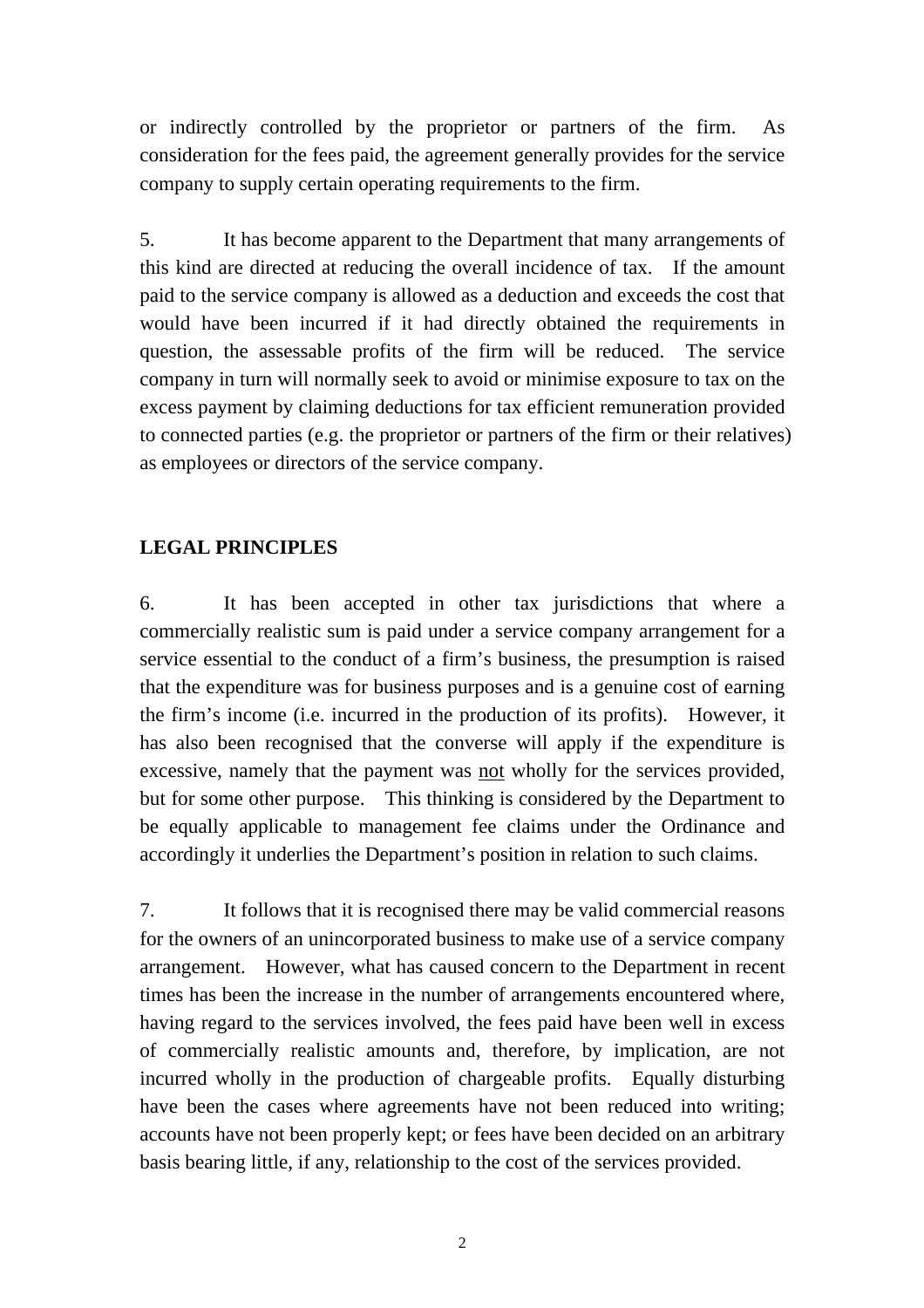8. It is apparent that there is a lack of appreciation on the part of some practitioners and taxpayers of the options open to the Department to challenge service company arrangements where they fail to operate on a proper commercial basis. In this regard it should be noted that the decisions of the Board of Review in Case No. *D19/99 14 IRBRD 209* and *D153/01 17 IRBRD 189*, both of which involved inflated management fees, provide clear illustrations of circumstances under which, by virtue of section 16(1) of the Ordinance, a management fee can be dissected and that part which is not attributable to the production of chargeable profits disallowed. Support for this view can be found in the observations of the Board in *D19/99* -

#### At page 218

"a. Section 16

Section 16 ascertains the chargeable profits by defining which outgoings and expenses are deductible from the chargeable profits of a taxpayer. Section 16(1) allows to *'be deducted all outgoings and expenses to the extent to which they are incurred during the basis period ... in the production of profits in respect of which he is chargeable to tax under this Part for any period including...'*  Section 16(1) then sets out those expenses which are deductible."

### And at page 226

"20. D61/91, IRBRD, vol 6, 457 and D32/93, IRBRD, vol 8, 261 cited by the Revenue did not deal with section 61 and the question of artificial or fictitious transaction. Nor did Case D32/94, IRBRD, vol 9, 97 in which the taxpayer, a medical practitioner, admitted that section 61 applied to his case in order to avoid the dire consequence of the board disallowing the management fee in total as the Board was of the view that on the evidence of that case the management fee was indivisible. Although the Board in D110/98, IRBRD, vol 13, 553 cited to us mentioned on the side that the wording of section 61 does not allow the Revenue to disregard a part of a transaction, we are of the view that if service company arrangement is to be disregarded in accordance with section 61, then it is open to the Revenue to assess the chargeable profits of a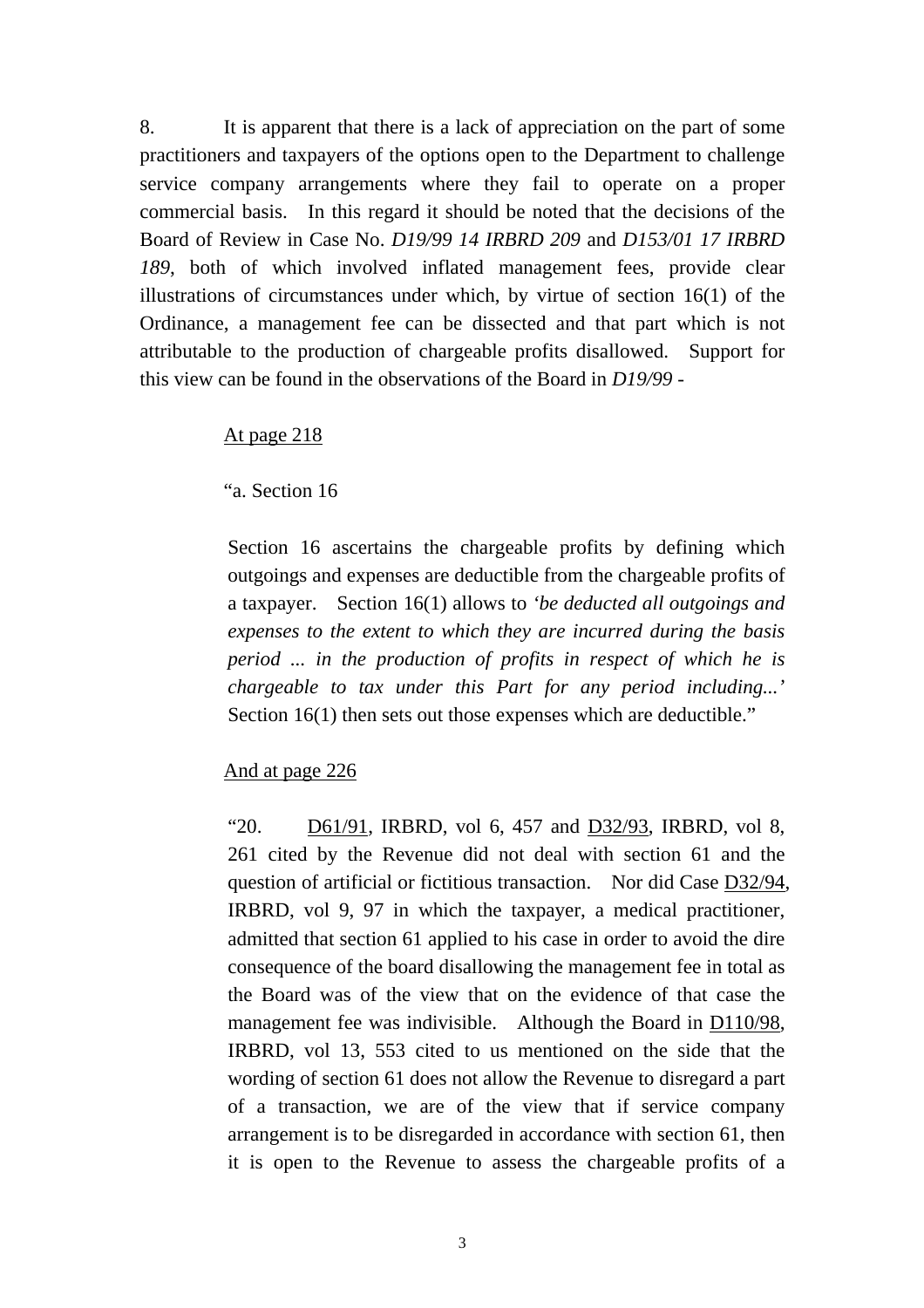<span id="page-5-0"></span>taxpayer by totally ignoring service company and the service fees. With service company and service company arrangement out of the way (in other words, after lifting the corporate veil), it is open to the Revenue to dissect the outgoing expenses of service company as if such outgoing or expenses were that of a taxpayer in the light of whether such outgoing or expenses were deductible to the extent to which they are incurred in the production of a taxpayer's chargeable profits."

9. Taxpayers should also be mindful of the view expressed by the Board of Review in Case No. *D153/01 17 IRBRD 189* and *D85/02 17 IRBRD 1017* to the effect that it may be appropriate to disallow entirely an excessive management fee which is not capable of being split into its component parts. In *D153/01*, at page 205, the Board said -

> by sections 16 and 17 of the IRO. Section 16(1) permits deduction "53. Whether an expense is an allowable expense is governed of all outgoings and expenses which satisfy two criteria, namely (1) they must be incurred in the production of assessable profits and (2) they must be incurred during the basis period of the year of assessment in question. Section 17 disallows deduction of certain types of outgoings and expenses. If a taxpayer fails to prove that an expense was incurred for the production of his assessable profits, the whole of that expense will be disallowed. In the present case, if the Taxpayer is unable to prove that the management fees were incurred in the production of his assessable profits, the whole of these management fees would be disallowed. But if an expense is capable of analysis and subdivision or where section 61 or section 61A applies which allows dissection of the expenses, then that expense can be allowed 'to the extent' that it was incurred to produce the taxable profits and the balance thereof be disallowed. In the present case, since the management fees were made up of those expenses as detailed in Company B's profit and loss accounts plus a mark-up of 5%, they are thus capable of analysis and subdivision. Accordingly, only those expenses which are proved to be incurred in production of the Taxpayer's assessable profits would qualify as allowable deductions."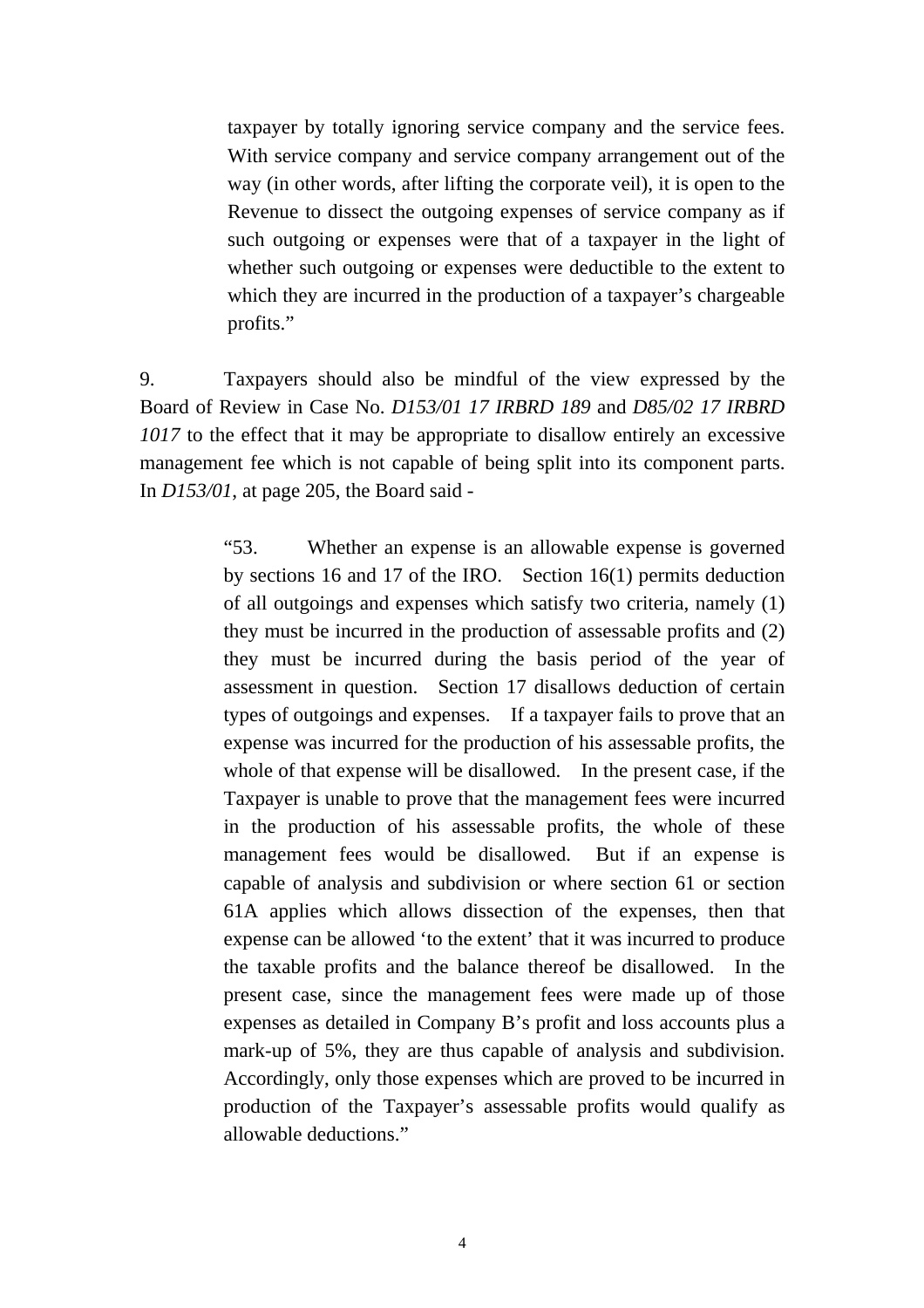### And at page 206

"56. We were asked by Counsel for the Taxpayer to decide on the question of whether a minute examination of Company B's expenses was permissible under the circumstances. We decide that we should allow an examination of Company B's expenses in detail. The amounts of management fees were calculated by reference to all the expenses and outgoings incurred by Company B in providing the requisite services plus a mark-up of 5%. Examination of those expenses and outgoings is necessary as to determine whether they were incurred in production of the Taxpayer's assessable profits. In so doing, we are not lifting the corporate veil nor are we saying that the Taxpayer is not free to decide his own affairs but the question of whether an expense is deductible in law when computing the chargeable profits must be answered objectively. We must look into the purpose of the payments and see whether the expense was bona fide incurred in production of the chargeable profits. The onus is on the Taxpayer to show that each of those items of expenses in Company B's profits and loss accounts was bona fide incurred for the production of his assessable profits. We are not persuaded by Counsel for the Taxpayer that since Company B's tax position was not in dispute, the expenses in Company B's accounts were the least relevant. Nor do we accept the contention that once the Taxpayer could establish that the management fees were incurred for the purpose of acquiring professional services from Company B, the management fees should be allowed in full. The matter does not stop there. The Taxpayer is still required to prove that the expenses were bona fide incurred for production of his assessable profits."

10. The view expressed by the Board on the above occasion may well be regard as reflecting the principle stated in an earlier management fee case, "It is for the Taxpayer to prove that the money had been used in the production of the profits" [*D96/89 6 IRBRD 372*].

11. The relationship, if any, of the management fee to the services provided is also clearly an important consideration in relation to the question of whether there is a commercial rationale for a service company arrangement. In this regard, the Board observed in Case No. *D110/98 13 IRBRD 553* at page 558 -

5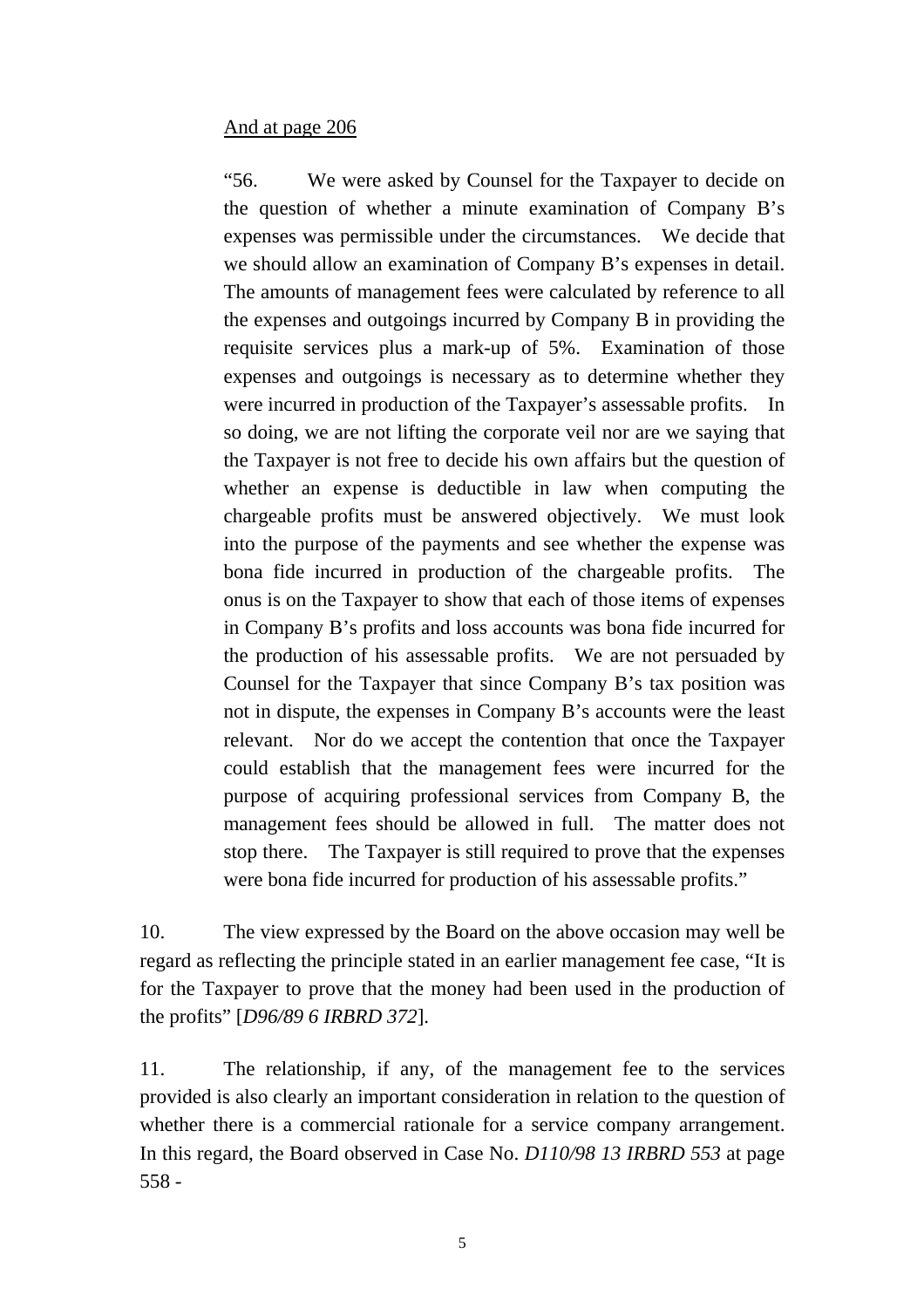<span id="page-7-0"></span>"7. In conclusion, while it is clear that some of the expenses of Company X did relate to the Taxpayer's practice, the interposing of Company X was in reality predominantly designed to be a tax vehicle whereby a lot of the Taxpayer's personal expenses were to be made tax deductible and, more importantly, to enable the Taxpayer to reduce his tax liability to minuscule proportions. It was hardly necessary nor even advantageous for the Taxpayer to engage Company X to provide services to his practice and certainly not at the management fee that company charged. To put it another way, if Company X was not owned by the Taxpayer and not providing him with the benefits it did (including loans on generous terms), we would not have thought there would be much if any possibility that the Taxpayer would have engaged that company. It would simply not have been commercially acceptable. Lastly, it should be noted that Company X acted only for the Taxpayer; it had no other clients."

12. The Board in fact held in Case No. *D94/99 14 IRBRD 603* that the relationship between the taxpayer and the service company was artificial and largely, if not totally, fictitious and therefore should be disregarded under the provisions of section 61 of the Ordinance. In reaching its conclusion the Board emphasised the need for the parties involved to act on an arm's length basis if a service company arrangement is to be acceptable. At page 611 the Board stated -

> "24. Mr B said that it was solely a matter for the Taxpayer and Company D as to what the fair and reasonable service would be. We accept the Revenue's submission that the matter had to be assessed objectively. That is not to say that we are lifting the corporate veil. Nor are we saying that the Taxpayer is not free to decide its own affairs. The Taxpayer is free to give away part of its income as it so wishes to a related company or to a relative or indeed to any third party. The question here is whether that payment is a deductible expense in law when computing the chargeable profits. This question must be answered objectively. The agreement between the Taxpayer and Company D does not preclude us from examining whether the payment is or is not a deductible expense incurred in the production of profits.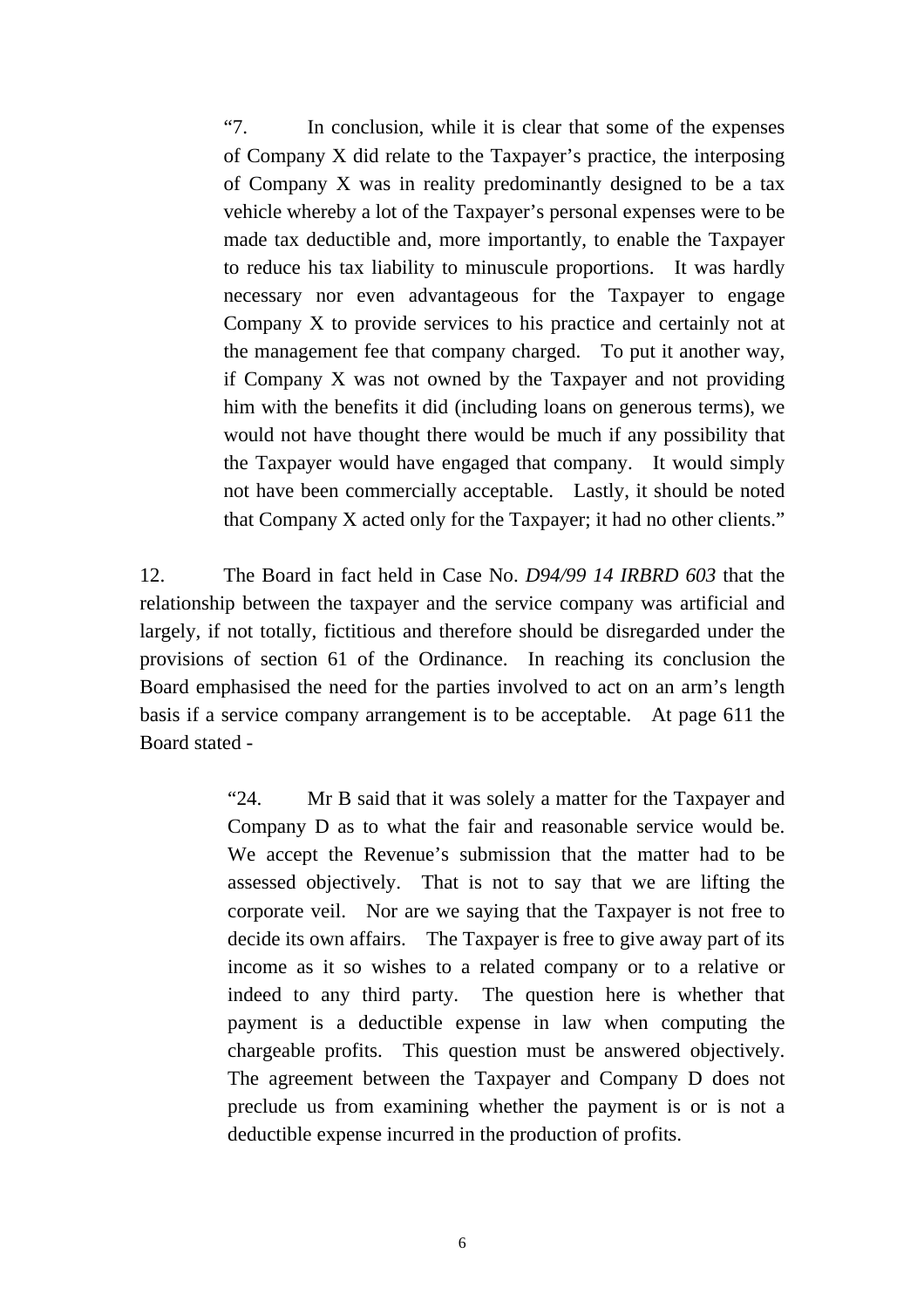reason of the payment. The basis and the breakdown of the amount 25. Such expense must have been bona fide incurred in the production of profits. We must look at all surrounding circumstances. For example, the relation between the payer and the payee is a relevant circumstance. So is the purpose or the are also important. The lack of a rational basis may lead us to the conclusion that the amount is wholly arbitrary, lacking in commercial reality, and thus not bona fide incurred.

26. In this case, the Taxpayer has given us very little information as to how the service fee was incurred in the production of profits. The consultancy agreement referred to 'firstly' a fee \$12,000 every month. There is no explanation as to how this came to be increased to \$1,391,200 for the relevant period. The minutes of Company D's board is, quite apart from the discrepancies pointed out by the Revenue, totally silent as to the reasons for the substantial increase. We do not accept the contention in the Taxpayer's letter of 2 July 1996 that the fee was agreed on an arm's length basis. There is no explanation as to how the fees were determined 'periodically' as stated in that letter. The schedule, which is annexed hereto as Appendix B and relied upon by Mr B, shows irregular payments and is again totally unexplained. There is no information as to how these payments relate to services provided by Company D. It looks more like a list of sole proprietor's drawings from his own business. There is no attempt to justify any of the sums by reference to the service provided by Company D. In the circumstances, the Taxpayer failed to discharge his onus, we have no hesitation in dismissing the appeal."

13. It should also be noted that apart from the possibility of applying section 61 where a service company arrangement is not operated on a commercial basis, the Department may also turn to section 61A if it is apparent that the sole or dominant purpose of the arrangement is to obtain a tax benefit. In such circumstances the existence of the service company could be disregarded and the tax benefit effectively cancelled. The decision of the Board of Review in Case No. *D153/01 17 IRBRD 189* is an example where the Commissioner has applied section 61A to a Type II service company arrangement. The Board accepted the Commissioner's views and stated at page 209 -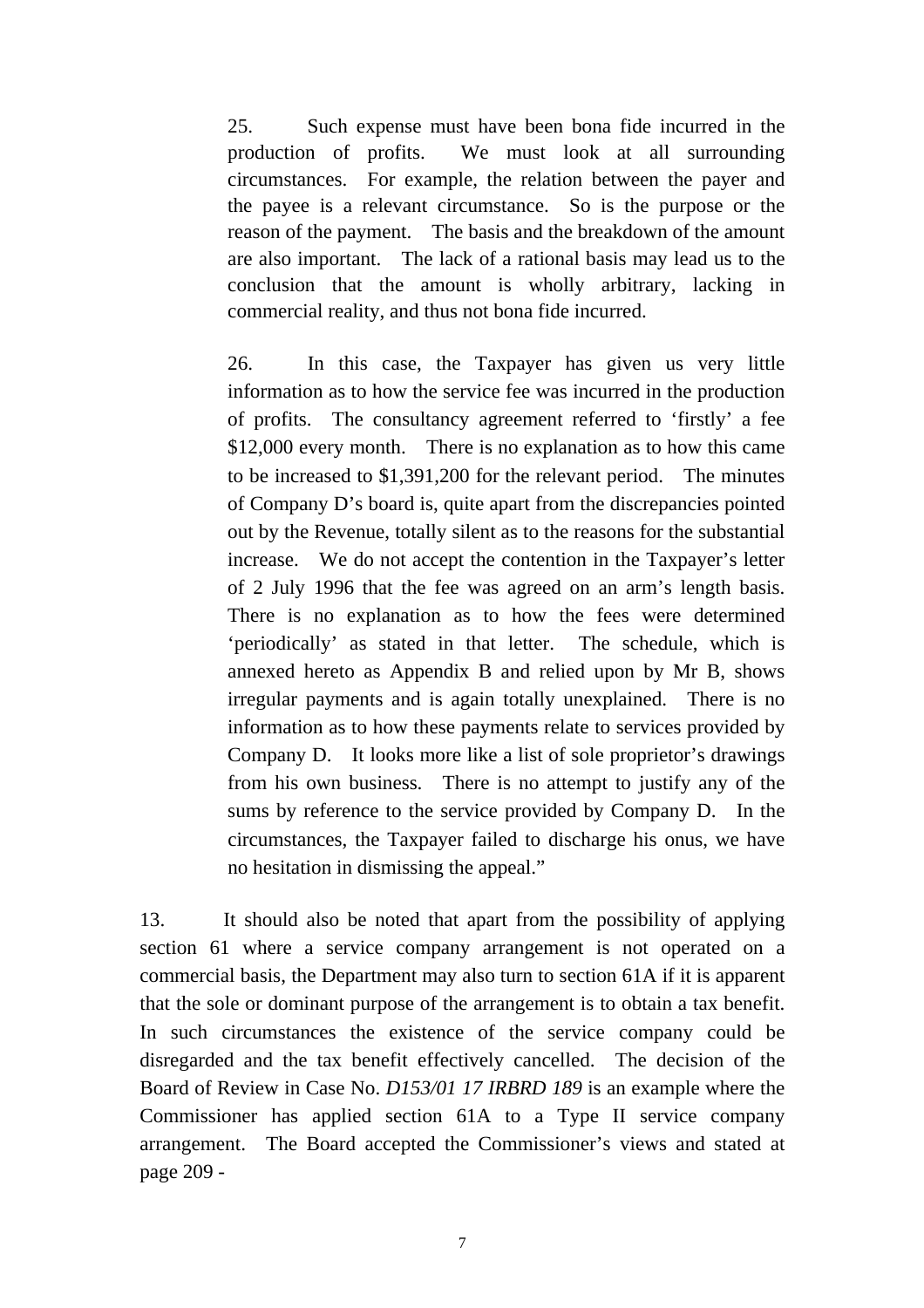" As to section 61A, we also accept the Commissioner's reasons in his determination to conclude that the Service Agreement and the Employment Agreement were entered into by the Taxpayer and Company B for the sole and dominant purpose of enabling the Taxpayer to obtain a tax benefit."

#### **ACCEPTABLE ARRANGEMENTS**

14. The following paragraphs set out the minimum requirements that must be satisfied to support a management fee claim and also spell out the basis on which the quantum of the deductible amount can generally be determined.

#### *Arm's length basis*

15. There may well be circumstances which warrant a person carrying on a trade, profession or business entering into an arrangement with a properly constituted service company to obtain certain services and facilities which are required in order for the person to derive chargeable profits. However, for tax purposes, it must be emphasised that where such an arrangement is entered into, the service company has to function as a separate business operating on an arm's length basis in its dealings with the firm. To support and be consistent with the separate status of each party, their respective rights and obligations and dealings with each other should be fully documented. Such documentation should include -

- the agreement under which the services are provided (it should specify the relevant services, the basis on which fees are to be paid, the period covered by the agreement, etc);
- minutes of meetings recording approval of the terms of the service company agreement and any subsequent amendment;
- invoices and receipts in respect of transactions between the parties;
- working papers in respect of the calculation of the fees charged by the service company;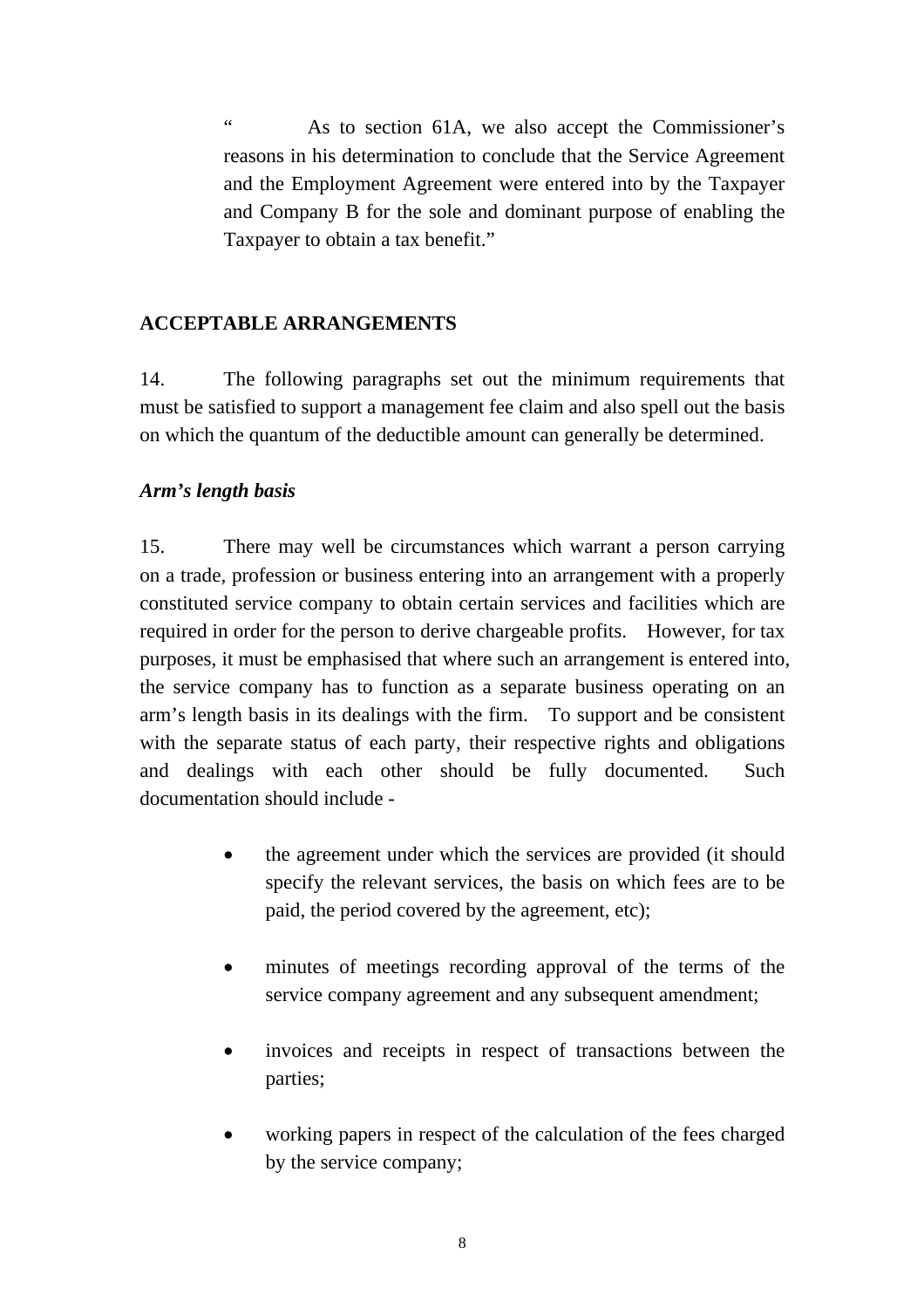- bank records in respect of each party; and
- employment contracts in respect of persons employed by each party.

16. In the generality of cases, where a management fee is paid to a service company on an arm's length basis, the amount involved should reflect the costs of the service company which are directly attributable to the relevant services (e.g. salary paid to a typist) plus an appropriate mark-up to provide for the operating expenses (e.g. rent of premises occupied by the service company itself) and reasonable profit margin of the company. These matters are further discussed in the following paragraphs.

### *Qualifying services*

17. In order to determine the deductible amount, if any, in respect of a management fee paid by a firm, the starting point must be to examine the nature of the services received from the service company. In this regard, it is necessary to identify what might, for convenience, be called **"qualifying services**" required by the firm in order to produce chargeable profits.

18. The Department's position is that, broadly, the term "qualifying services" encompasses non-professional services which are required to provide the infrastructure in which the firm operates and to cater for its day-to-day operations. Accordingly, it can include services such as the provision of premises, staff (e.g. administrative, secretarial, clerical and cleaning staff), plant and equipment and miscellaneous supplies (i.e. stationery, photocopying, medical, etc). The term does not, however, extend to the provision of any services to a firm by its proprietor or partners as employees of a service company. In the latter regard, the position of the Department reflects the view that such an arrangement would in substance amount to the proprietor or partners seeking to employ themselves and therefore, on established principles, it would not be effective for taxation purposes.

19. Also excluded from the term are services performed by other professional "fee-earners" who have contracts of employment with a service company, whether or not they also hold positions as ordinary employees or salaried partners with the firm. It is pertinent in this regard that where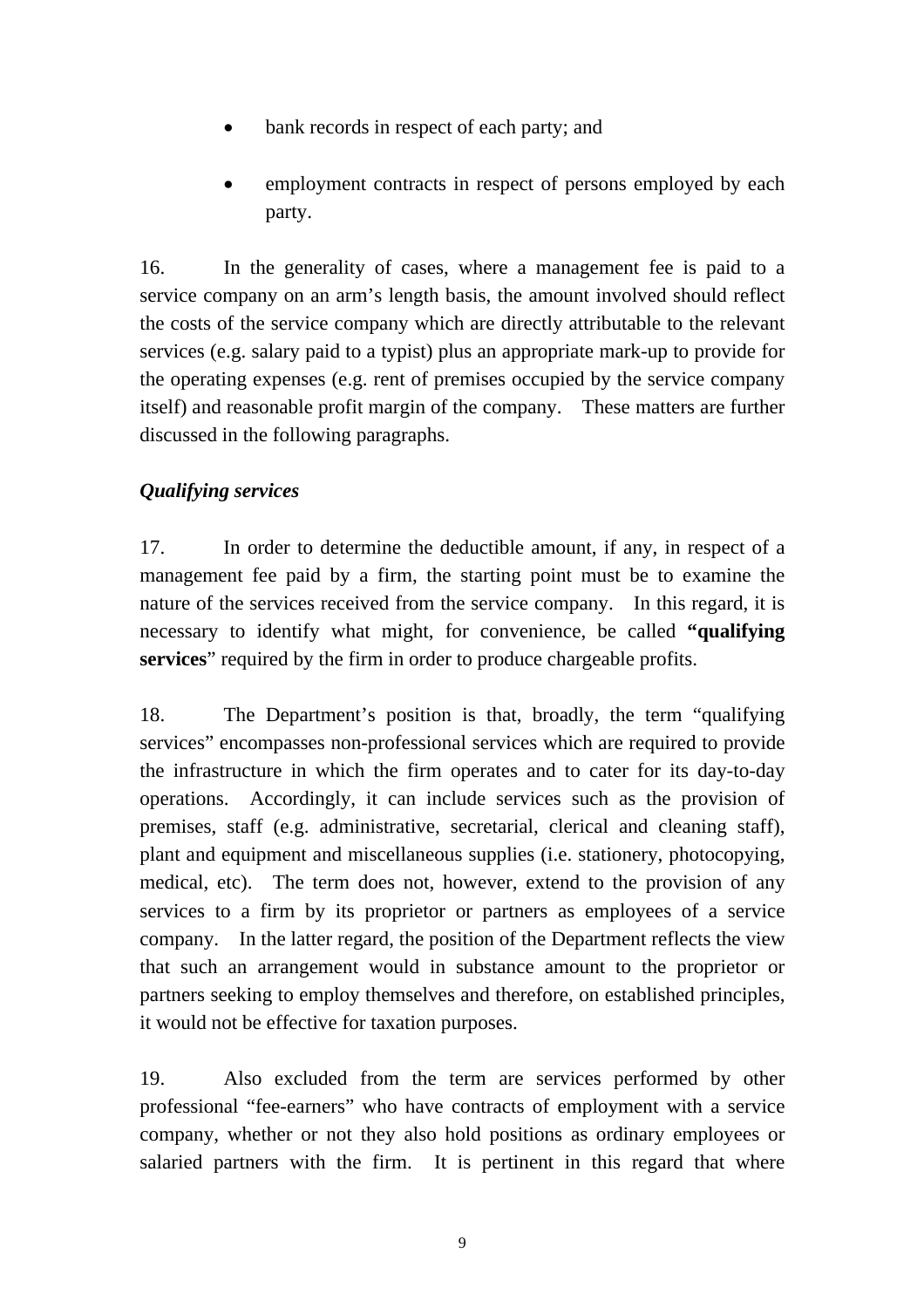professionals are employed by the service company instead of the firm, it would generally be possible for the parties concerned to arrange for the service company to directly charge the client for the relevant services. In these circumstances the deduction allowed in respect of remuneration of the professionals against the sum received would be limited to the amount actually paid. Accordingly, it is not considered that any mark-up could be justified in commercial terms in respect of the portion of a management fee relating to such remuneration where the firm bills the client even though the service company employs the professionals.

20. A reference to professionals in this context should be read as applying to persons whose day-to-day duties require them to apply expertise they have acquired through training or experience in the profession of the party for whom the duties are performed. On the other hand, the term does not refer to a person who has expertise in a profession but performs only non-fee-earning services. For example, it should not be taken as applying to an accountant who carries out administrative functions in a medical practice or to a legally qualified person acting only as an office manager or librarian in a firm of solicitors.

21. It should be noted that the Department does not accept that a professional can "wear two hats" so that what might be called administrative duties are isolated from professional duties for the purpose of treating the former as qualifying services. The position of the Department in this regard is that, irrespective of whether the person concerned is a proprietor, partner or employee of the firm, such administrative duties are part and parcel of the requirements of a professional position and do not warrant separate consideration.

### *Deduction allowable*

22. If a deduction is to be allowed, a firm must establish that the amount claimed in respect of each qualifying service falls within section 16 of the Ordinance and is not excluded under section 17. To establish deductibility, it must provide the Department with a detailed statement which lists the qualifying services obtained from the service company. The statement should include in respect of each service -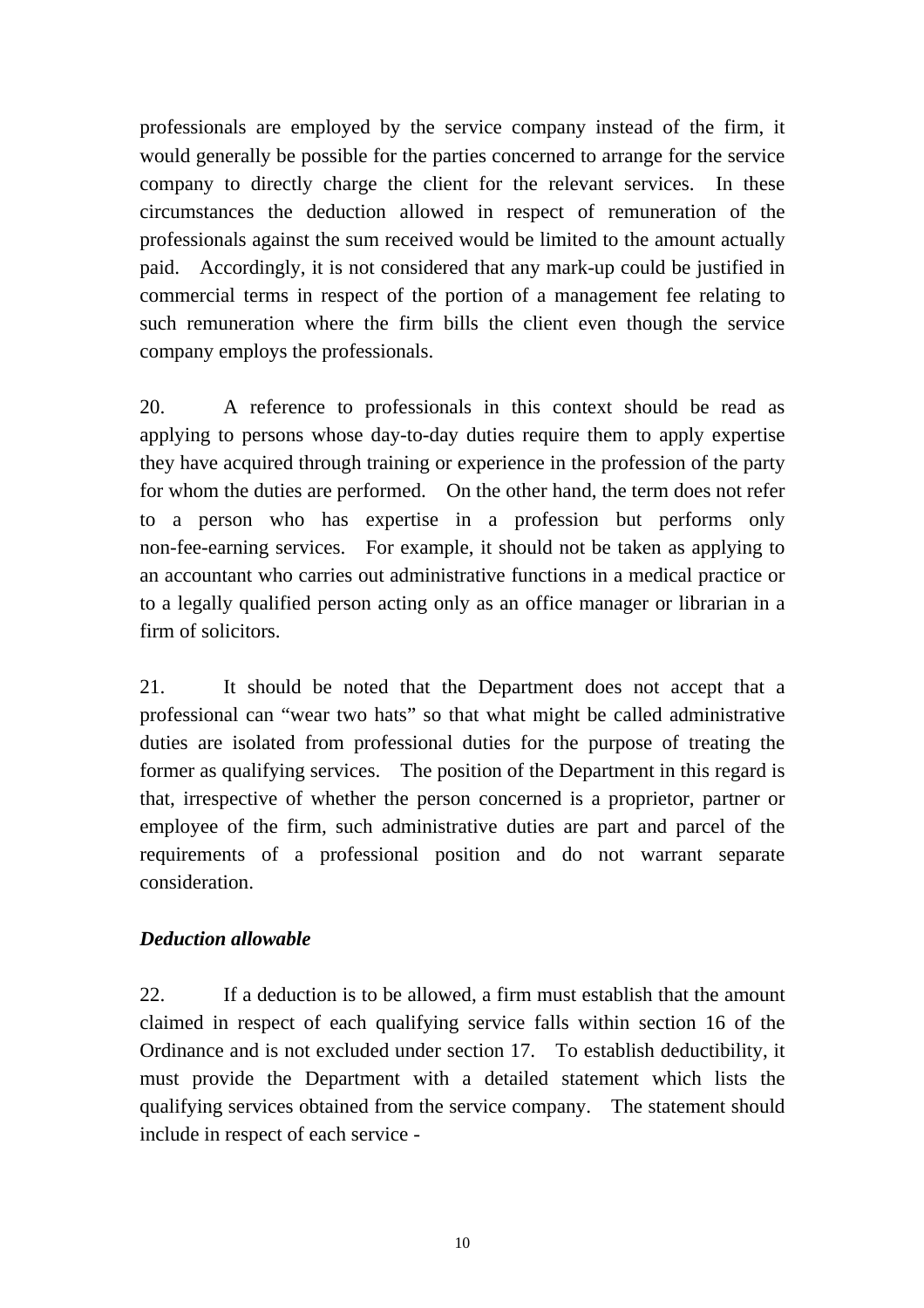- an explanation, unless the reason is self-evident, of why the service is required by the firm in order to produce its chargeable profits;
- the amount included in the management fee claim in respect of the particular service (any portion applicable to non-business use should be excluded); and
- an explanation of why the amount should be accepted as being commercially realistic and deductible.

23. As was mentioned in paragraph 16 above, the Department accepts that a commercially realistic figure for a firm to pay for qualifying services can reflect not only the costs of the service company which are directly attributable to providing the relevant services (the **"cost element"**), but also an appropriate margin or **"mark-up"** to cover the overheads and profits of the service company. It follows that to establish the deductibility of a management fee paid for qualifying services, a firm will need to provide the Department with details of how the amount claimed has been calculated. In this regard, the Department will accept that for a particular year of assessment the **cost element** is represented by the sum of the tax deductions, including depreciation allowances, claimable by the service company in the same year of assessment in respect of expenditure which is directly attributable to the provision of the qualifying services. As such, it should not include any amount in respect of expenditure which would not have qualified for a deduction or given rise to a depreciation allowance if it had been incurred by the firm itself, instead of by the service company, in order to obtain directly the relevant services.

24. As it is not accepted that qualifying services can include any function performed by a proprietor or partner of a firm, expenditure on any remuneration or benefits provided by a service company to such a person (e.g. as a director's fee) must not be reflected in the computation of the cost element of qualifying services. Attached as **Annex A** is a simple example illustrating the adjustment required where expenditure on the provision of remuneration to a connected party is involved.

25. Where a service is provided which is used partly for a qualifying purpose and partly for some other purpose, the cost element should be reduced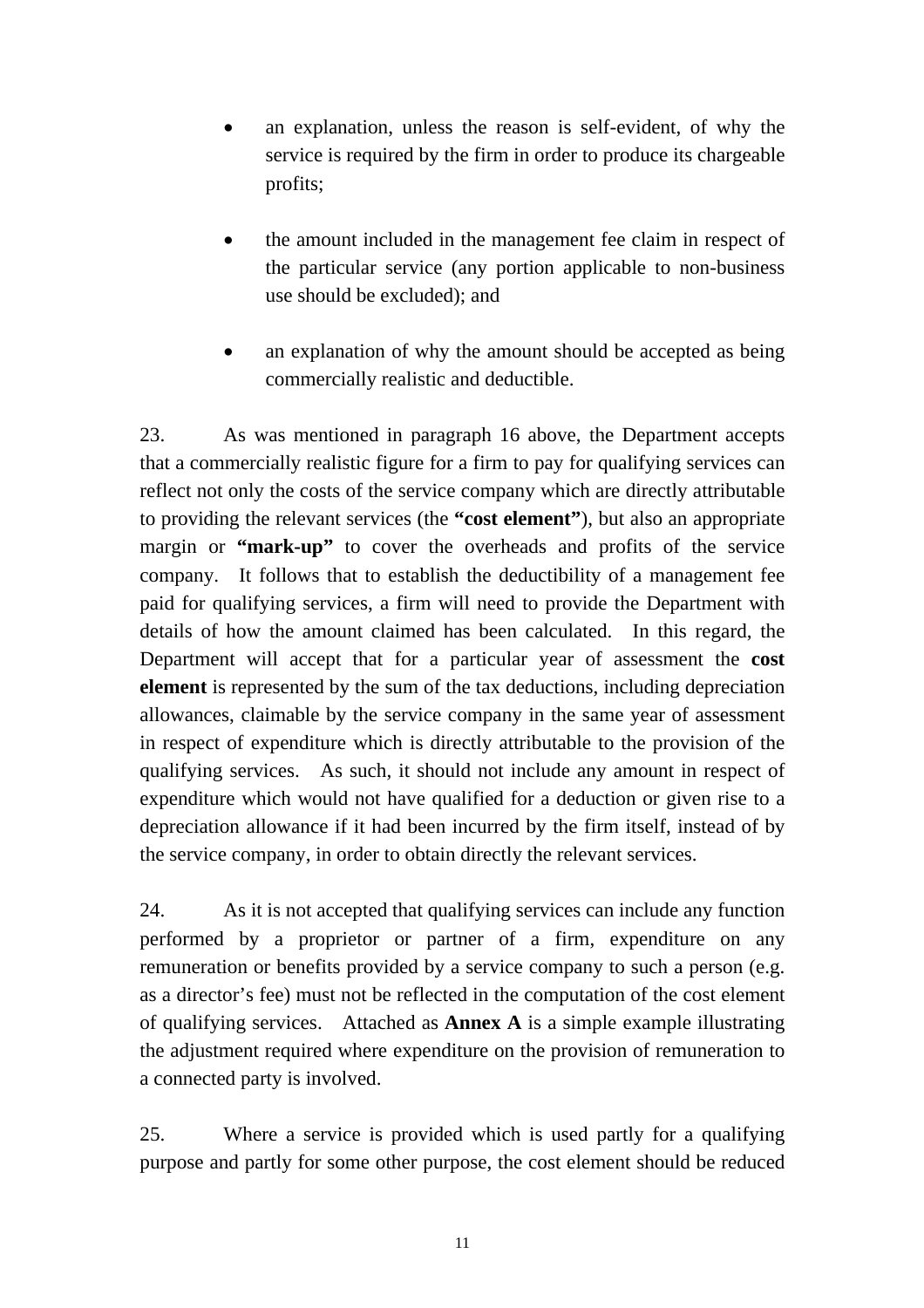to reflect the non-business application. For example, if an item of plant provided by a service company to a firm is only used by the latter 40% for business purposes, only that percentage of any depreciation allowance and related expenses should be included in the cost calculation. Similarly, where funds are borrowed by a service company in order to provide qualifying services to a firm and for some other purpose (e.g. to purchase a property occupied by a connected party), only that part of the interest which relates to the provision of the qualifying services should be included in the cost element.

26. In relation to the question of what is an appropriate **mark-up**, provided that the overall claim does not exceed the expenditure actually incurred, a margin not exceeding **12.5% of the cost element** will generally be accepted as being commercially realistic. It is considered that a margin of this order provides a reasonable approximation of those applicable in arm's length business operations and reflects the views expressed by the Board of Review in Case No. *D94/99 14 IRBRD 603*.

27. Where the information provided by a taxpayer is insufficient to establish that the deduction claimed in respect of a management fee is commercially realistic, the presumption will arise that the fee was paid at least in part for a purpose unrelated to the production of chargeable profits. In such a case, a deduction will be denied to the extent to the amount in excess of a commercially realistic figure, provided that it can be ascertained or reasonably estimated. If this is not possible, consideration will be given to disallowing the claim **in toto** in accordance with the view expressed by the Board of Review in Case No. *D153/01 17 IRBRD 189*.

### *Returns and accounting*

28. Unless there are exceptional reasons for doing otherwise, a firm and its related service company should make up their accounts to the same date. If different dates are used, a detailed explanation of the underlying reasons should be provided, otherwise it may be presumed that the parties are seeking to obtain a tax benefit. It will also facilitate the assessment of a management fee claim in respect of qualifying services, if copies of the accounts of a service company and its Profits Tax computation are lodged with the Profits Tax return of the firm.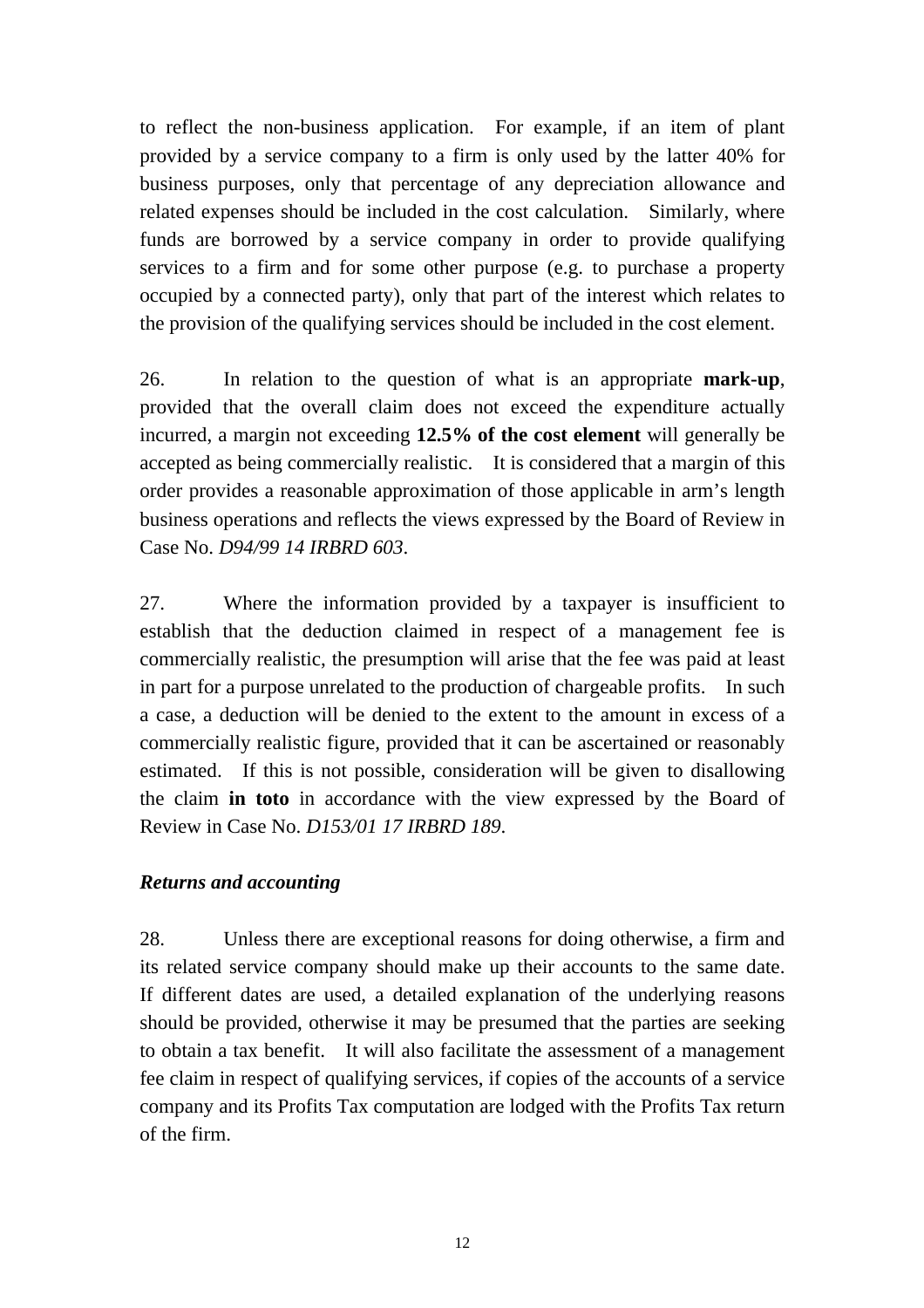### **APPLICATION**

29. An assessment which in the absence of this Practice Note would have been regarded as final and conclusive in terms of section 70 of the Ordinance will not be reopened for the purpose of adjusting a management fee claim to reflect this Practice Note. However, where an assessment has not been made for any year, including a back-year, the Department will be at liberty to apply this Practice Note.

30. Moreover, it must be stressed that this Practice Note only states the Department's practice in determining whether or not management fee paid by an unincorporated business is deductible. It has no application to the taxation of the service company. As confirmed by the Board of Review in Case No. *D62/01 16 IRBRD 537* at page 555, "…The whole tenor of DIPN No 24 is on the question of whether or not the management fee paid or payable by an unincorporated business to a service company can be allowed as a deduction in the unincorporated business' tax file. It does not deal with the chargeability of the management fee paid or payable, to a service company in the service company's tax file…". Whether a sum is deductible to the taxpayer does not affect its chargeability in the hands of the recipient.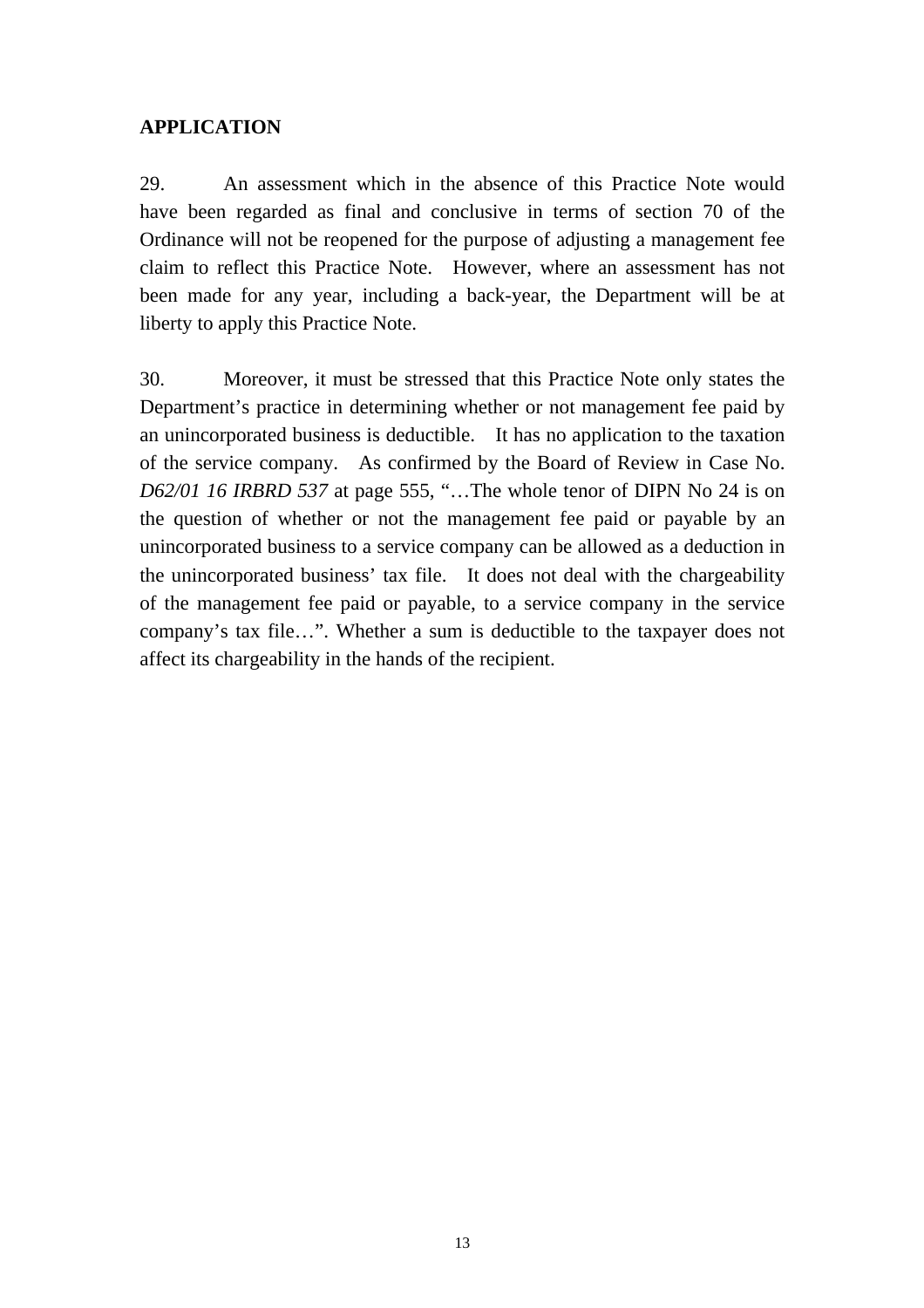### **Professional Firm**

| <b>Professional Fees</b> |                                                                                                                                                                          | \$5,000,000 |
|--------------------------|--------------------------------------------------------------------------------------------------------------------------------------------------------------------------|-------------|
| Less:                    | Management Fee for services<br>(i.e. office accommodation and general<br>clerical support) provided                                                                      | 4,000,000   |
|                          | <b>Profits per accounts</b>                                                                                                                                              | \$1,000,000 |
|                          | Actual cost of providing operating requirements<br>(i.e. office accommodation and general clerical<br>support) by Service Company to Professional<br>Firm -- \$3,000,000 |             |
|                          | <b>Computation of Assessable Profits of Professional Firm</b>                                                                                                            |             |
|                          | Profits per accounts                                                                                                                                                     | \$1,000,000 |
| Add:                     | Management Fee adjustment<br>(deduction restricted to \$3,375,000<br>being actual cost of $\$3m + 12.5\%)$                                                               | 625,000     |
|                          | <b>Adjusted Assessable Profits</b>                                                                                                                                       | \$1,625,000 |

Note: The 12.5% mark-up is on expenditure incurred by the Service Company in providing services to the Professional Firm (i.e. the "cost element"). For this purpose it is only accepted as including expenditure which would have been deductible to the Professional Firm if it had directly incurred the relevant expenditure (see Para. 23 of the Practice Note).